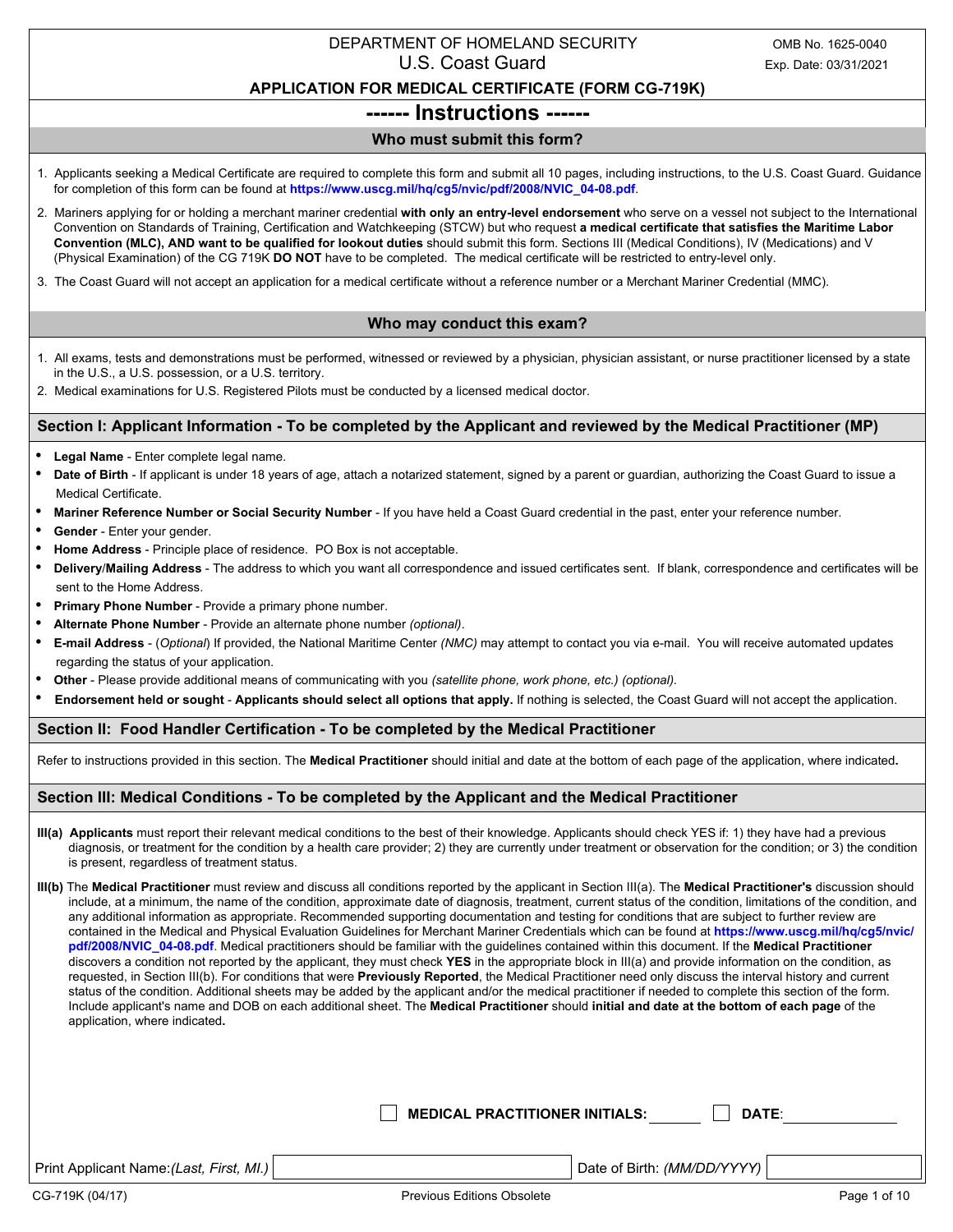## **Section IV: Medications - To be completed by the Applicant and reviewed by the Medical Practitioner**

#### **Applicants** - **Refer to instructions provided in this section.**

**Medical Practitioner** - Verification of medications includes questioning the applicant about any medications or other substances reported, reviewing relevant medical conditions to determine if the applicant has omitted any medications or other substances, and affirmatively reporting any omitted current medications or other substances where required. The **Medical Practitioner** should **initial and date at the bottom of each page** of the application, where indicated.

## **Section V: Physical Examination - Items 1-17; To be performed and completed by the Medical Practitioner**

The Medical Practitioner must document the results of the physical examination in this section. The **Medical Practitioner** should **initial and date at the bottom of each pag**e of the application, where indicated**.**

## **Section VI: (Vision) and VII: (Hearing) - To be completed by the Medical Practitioner or other staff to the satisfaction of the Medical Practitioner**

The **Medical Practitioner** is not required to perform or witness the vision and hearing examinations. These may be performed by qualified office staff or referred to other qualified practitioners such as audiologists or optometrists; however, the results must be reviewed by the **Medical Practitioner**.

The **Medical Practitioner** should **initial and date at the bottom of each page** of the application, where indicated**.**

**Additional guidance** can be found at: **https://www.uscg.mil/hq/cg5/nvic/pdf/2008/NVIC\_04-08.pdf.**

#### **Section VIII: Demonstration of Physical Ability - To be completed by the Medical Practitioner**

Refer to the table and instructions provided in this section. The **Medical Practitioner** should initial and date at the bottom of each page of the application, where indicated**.**

#### **Section IX: Summary - To be completed by the Medical Practitioner**

- **a**. **Applicant Proof of Identity Provided**  Applicants shall present acceptable proof of identity to the **Medical Practitioner** conducting examinations. Proof of identity shall consist of one current form of valid government-issued photo identification. Examples of acceptable proof of identity include unexpired official identification issued by a Federal, State, or local government or by a territory or possession of the United States, such as a passport, U.S. driver's license, U.S. military ID card, Merchant Mariner Credential, or Transportation Worker Identification Credential.
- **b. Certification recommendation** The **Medical Practitione**r must ensure a complete history and physical are conducted. The practitioner should address the listed questions and make a certification recommendation. The Coast Guard retains final authority for the issuance of the medical certificate.
- **c. Assessment** The **Medical Practitioner** should provide answer to statement 1 or 2, as appropriate for the credential sought. Option 2 is for mariner applicants who are only seeking an MLC-compliant, entry-level medical certificate.
- **d. Discussion** The **Medical Practitioner** should discuss any conditions or issues of concern.
- **e. Medical Practitioner** (Attestation and Information) Attests that the general medical examination, vision and hearing tests, and demonstration of physical ability, as appropriate, have been performed to the satisfaction of the **Medical Practitioner**. The **Medical Practitioner** must sign and date the attestation where indicated. This signature attests, subject to criminal prosecution under 18 USC § 1001, that all information reported by the **Medical Practitioner** is true and correct to the best of their knowledge and that the **Medical Practitioner** has not knowingly omitted or falsified any material information relevant to this form.

#### **Section X: Applicant Certification - To be completed by the Applicant**

Applicant certifies that the information provided is true and correct.

#### **Section XI: Applicant Consent** *(optional)* **- To be completed by the Applicant**

| Third Party Authorization - If you want the NMC to be able to discuss, release, or receive information/documents regarding your medical certificate application          |
|--------------------------------------------------------------------------------------------------------------------------------------------------------------------------|
| with a third party <i>(spouse, employer, school, union, etc.)</i> you must provide specific quidance to the NMC regarding what issues we may discuss and with whom.      |
| You may allow release of all information to certain individuals or entities. If you limit the release of certain information you must be specific by making a selection  |
| on the application or by attaching additional documentation. For each selection made, ensure the Name of the Organization or Third Party, Organization Point of          |
| Contact <i>(if applicable)</i> , Address and Phone Number is completed. If you wish to provide multiple Third Party Authorizations, attach additional pages as needed. A |
| sample may be found on the NMC website: https://www.uscq.mil/nmc/credentials/forms/3rd party authorization med cert.pdf. Please sign and date for                        |
| each type of consent that you wish to authorize.                                                                                                                         |
|                                                                                                                                                                          |

- a. Consent for Medical Practitioner to Release Information to the Coast Guard
- b. Consent for Coast Guard to Release Information to a Third Party
- c. Consent for Third Party to Act on your Behalf

**MEDICAL PRACTITIONER INITIALS: DATE**:

Print Applicant Name:*(Last, First, MI.)* | Date of Birth: *(MM/DD/YYYY)*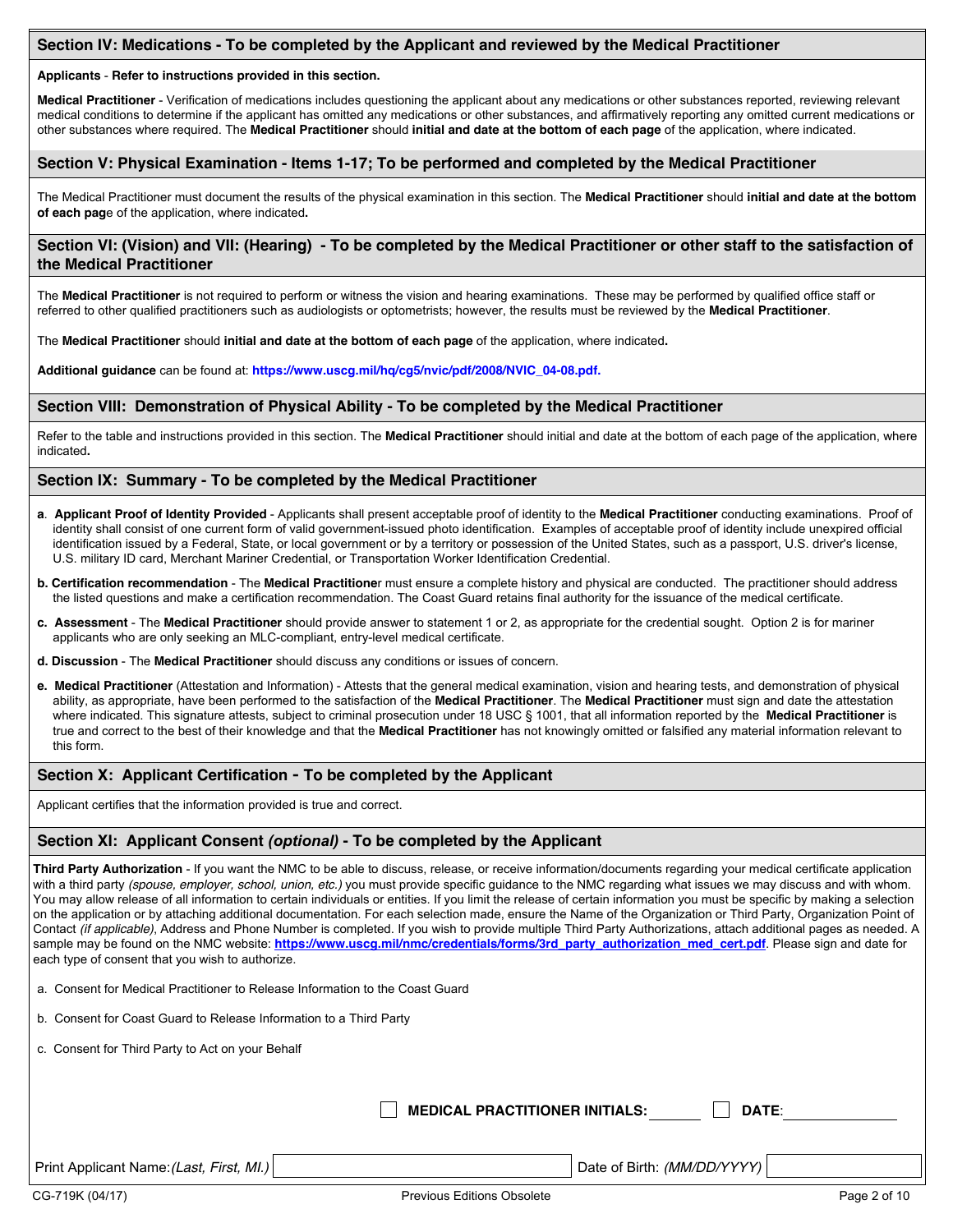| DEPARTMENT OF HOMELAND SECURITY |
|---------------------------------|
| U.S. Coast Guard                |

OMB No. 1625-0040 Exp. Date: 03/31/2021

# **APPLICATION FOR MEDICAL CERTIFCATE (FORM CG-719K)**

|                                                                                                                                                                                                                                                                                                                                                                                                                                                           | Section I: Applicant Information - To be completed by the Applicant and reviewed by the Medical Practitioner |                            |  |  |  |  |  |  |
|-----------------------------------------------------------------------------------------------------------------------------------------------------------------------------------------------------------------------------------------------------------------------------------------------------------------------------------------------------------------------------------------------------------------------------------------------------------|--------------------------------------------------------------------------------------------------------------|----------------------------|--|--|--|--|--|--|
| <b>First Name</b><br>Last Name<br>Middle Name                                                                                                                                                                                                                                                                                                                                                                                                             |                                                                                                              | Suffix (Jr., Sr., III)     |  |  |  |  |  |  |
|                                                                                                                                                                                                                                                                                                                                                                                                                                                           |                                                                                                              |                            |  |  |  |  |  |  |
| Mariner Reference Number or Social Security Number<br>Gender:                                                                                                                                                                                                                                                                                                                                                                                             |                                                                                                              | Date of Birth (MM/DD/YYYY) |  |  |  |  |  |  |
| Female<br>Male                                                                                                                                                                                                                                                                                                                                                                                                                                            |                                                                                                              |                            |  |  |  |  |  |  |
| Please indicate best method(s) of contact by checking the appropriate box(es).                                                                                                                                                                                                                                                                                                                                                                            |                                                                                                              |                            |  |  |  |  |  |  |
| Home Address (PO Box NOT acceptable)<br><b>Street Address</b><br>Primary Phone Number                                                                                                                                                                                                                                                                                                                                                                     |                                                                                                              |                            |  |  |  |  |  |  |
|                                                                                                                                                                                                                                                                                                                                                                                                                                                           |                                                                                                              |                            |  |  |  |  |  |  |
| Alternate Phone Number<br>City<br>State<br>Zip Code                                                                                                                                                                                                                                                                                                                                                                                                       |                                                                                                              |                            |  |  |  |  |  |  |
|                                                                                                                                                                                                                                                                                                                                                                                                                                                           |                                                                                                              |                            |  |  |  |  |  |  |
| Delivery/Mailing Address, if different (PO Box acceptable)<br>E-mail Address<br><b>Street Address</b>                                                                                                                                                                                                                                                                                                                                                     |                                                                                                              |                            |  |  |  |  |  |  |
|                                                                                                                                                                                                                                                                                                                                                                                                                                                           |                                                                                                              |                            |  |  |  |  |  |  |
| Other<br>City<br>State<br>Zip Code                                                                                                                                                                                                                                                                                                                                                                                                                        |                                                                                                              |                            |  |  |  |  |  |  |
|                                                                                                                                                                                                                                                                                                                                                                                                                                                           |                                                                                                              |                            |  |  |  |  |  |  |
|                                                                                                                                                                                                                                                                                                                                                                                                                                                           |                                                                                                              |                            |  |  |  |  |  |  |
| Endorsement Held or Sought (Check all that apply or the Coast Guard will not accept the application):                                                                                                                                                                                                                                                                                                                                                     |                                                                                                              |                            |  |  |  |  |  |  |
|                                                                                                                                                                                                                                                                                                                                                                                                                                                           |                                                                                                              |                            |  |  |  |  |  |  |
| Deck<br>Engine<br>Food Handler<br><b>STCW</b><br>Entry-level with lookout duties                                                                                                                                                                                                                                                                                                                                                                          |                                                                                                              |                            |  |  |  |  |  |  |
| U.S. Registered Pilot (Great Lakes Pilotage)<br>First-Class Pilot or those Serving as Pilot (Federal Pilotage/46 CFR 15.812)                                                                                                                                                                                                                                                                                                                              |                                                                                                              |                            |  |  |  |  |  |  |
| Other (Please explain):                                                                                                                                                                                                                                                                                                                                                                                                                                   |                                                                                                              |                            |  |  |  |  |  |  |
|                                                                                                                                                                                                                                                                                                                                                                                                                                                           |                                                                                                              |                            |  |  |  |  |  |  |
|                                                                                                                                                                                                                                                                                                                                                                                                                                                           |                                                                                                              |                            |  |  |  |  |  |  |
| Section II: Food Handler Certification - To be completed by the Medical Practitioner                                                                                                                                                                                                                                                                                                                                                                      |                                                                                                              |                            |  |  |  |  |  |  |
|                                                                                                                                                                                                                                                                                                                                                                                                                                                           |                                                                                                              |                            |  |  |  |  |  |  |
| 1. Food Handlers must obtain a statement from the Medical Practitioner that attests that they are free of communicable diseases that pose a direct threat to<br>the health or safety of other individuals in the workplace. For applicants who have requested Food Handler Certification (Food Handler box is checked in<br>Section I, above), the Medical Practitioner may provide the attestation by answering Yes or No to the question in bold below. |                                                                                                              |                            |  |  |  |  |  |  |
| 2. Communicable disease is defined in 46 CFR 10.107 as any disease capable of being transmitted from one person to another directly, by contact with                                                                                                                                                                                                                                                                                                      |                                                                                                              |                            |  |  |  |  |  |  |
| excreta or other discharges from the body; or indirectly, via substances or inanimate objects contaminated with excreta or other discharges from an infected<br>person.                                                                                                                                                                                                                                                                                   |                                                                                                              |                            |  |  |  |  |  |  |
| 3. The Medical Practitioner need not perform any additional testing unless it is deemed clinically necessary. Applicants and currently employed food workers<br>should report information about their health as it relates to diseases that are transmissible through food. Circumstances that the Medical Practitioner should<br>consider when certifying an applicant include, but are not limited to, the following:                                   |                                                                                                              |                            |  |  |  |  |  |  |
| a. Whether the applicant reports they have been diagnosed with, or exposed to an illness due to organisms including, but not limited to, Salmonella Typhi,<br>Shigella Spp., Shiga-toxin-producing Escherichia coli, or Hepatitis A virus within the past month.                                                                                                                                                                                          |                                                                                                              |                            |  |  |  |  |  |  |
| b. Whether the applicant reports they have at least one symptom caused by illness, infection, or other source that is associated with an acute                                                                                                                                                                                                                                                                                                            |                                                                                                              |                            |  |  |  |  |  |  |
| gastrointestinal illness such as diarrhea, fever, vomiting, jaundice, or sore throat with fever.<br>c. Whether the applicant reports they have a lesion containing pus, such as a boil or infected wound, which is open or draining and is on hands or wrists or                                                                                                                                                                                          |                                                                                                              |                            |  |  |  |  |  |  |
| on exposed portions of the arms.                                                                                                                                                                                                                                                                                                                                                                                                                          |                                                                                                              |                            |  |  |  |  |  |  |
|                                                                                                                                                                                                                                                                                                                                                                                                                                                           |                                                                                                              |                            |  |  |  |  |  |  |
| Is the applicant free from communicable disease?                                                                                                                                                                                                                                                                                                                                                                                                          | Yes                                                                                                          | N/A<br>No                  |  |  |  |  |  |  |
|                                                                                                                                                                                                                                                                                                                                                                                                                                                           |                                                                                                              |                            |  |  |  |  |  |  |
|                                                                                                                                                                                                                                                                                                                                                                                                                                                           |                                                                                                              |                            |  |  |  |  |  |  |
|                                                                                                                                                                                                                                                                                                                                                                                                                                                           |                                                                                                              |                            |  |  |  |  |  |  |
|                                                                                                                                                                                                                                                                                                                                                                                                                                                           |                                                                                                              |                            |  |  |  |  |  |  |
| <b>MEDICAL PRACTITIONER INITIALS:</b>                                                                                                                                                                                                                                                                                                                                                                                                                     | DATE:                                                                                                        |                            |  |  |  |  |  |  |
|                                                                                                                                                                                                                                                                                                                                                                                                                                                           |                                                                                                              |                            |  |  |  |  |  |  |
| CG-719K (04/17)<br><b>Previous Editions Obsolete</b>                                                                                                                                                                                                                                                                                                                                                                                                      |                                                                                                              | Page 3 of 10               |  |  |  |  |  |  |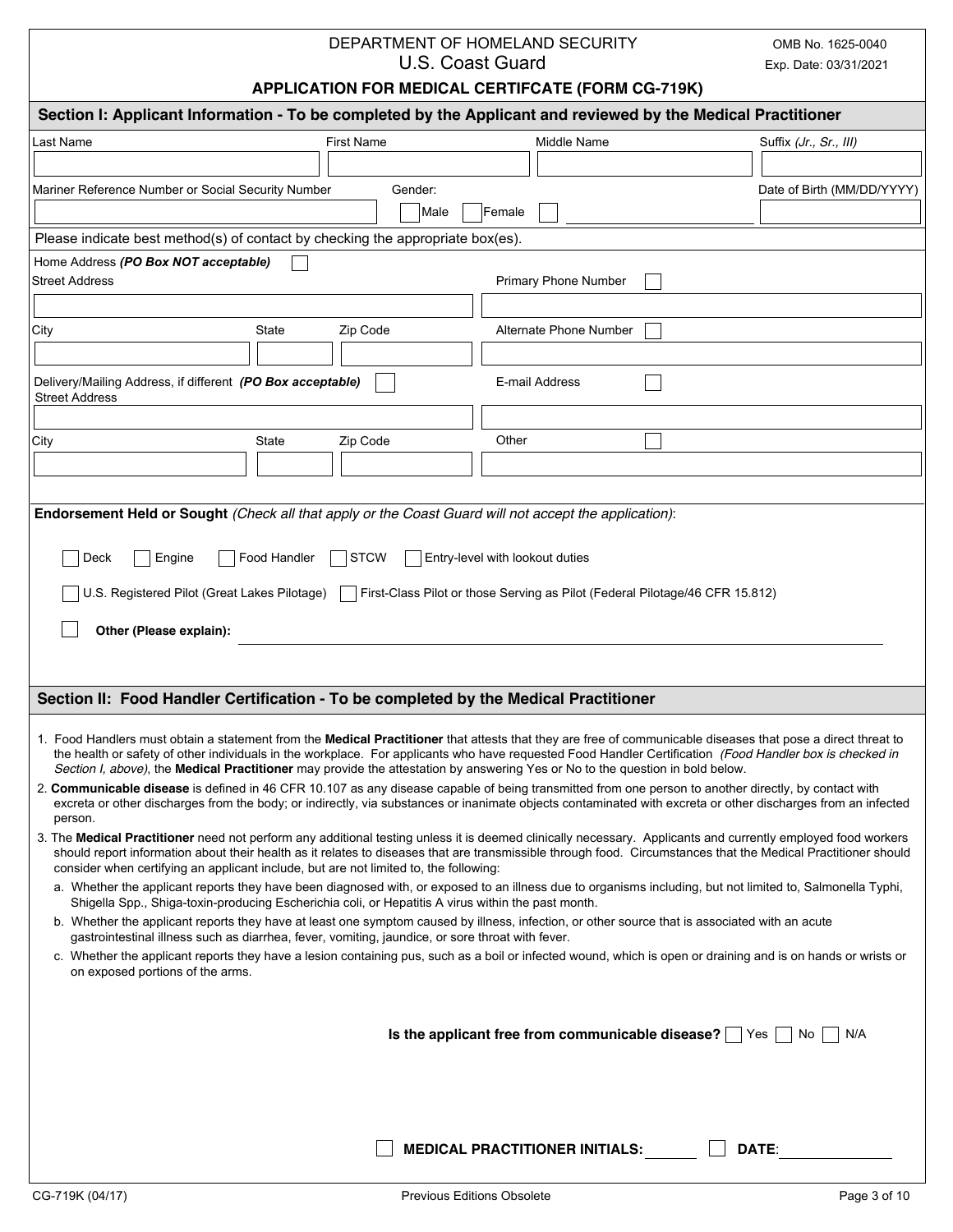|             |  | Print Applicant Name: (Last, First, MI.)                                                                                                                                                                                                                                   | Date of Birth: (MM/DD/YYYY) |
|-------------|--|----------------------------------------------------------------------------------------------------------------------------------------------------------------------------------------------------------------------------------------------------------------------------|-----------------------------|
|             |  | Section III(a): Medical Conditions - To be completed by the Applicant and reviewed by the Medical Practitioner                                                                                                                                                             |                             |
|             |  | I have a medical waiver (MW): $\Box$ Yes $\Box$ No If YES, provide a copy to the Medical Practitioner, and mark the MW box below.                                                                                                                                          |                             |
|             |  | To the best of your knowledge, have you ever had, required treatment for, or do you presently have any of the following conditions? If no,<br>please mark the NO box below. If yes, please mark the YES box below, and if previously reported (PR), mark the PR box below. |                             |
| <b>ITEM</b> |  | <b>YES NO PR MW CONDITIONS</b>                                                                                                                                                                                                                                             |                             |
| 1.          |  | 1. Blurry vision, poor night vision, eye disease or injury, eye surgery, abnormal color vision, cataracts or glaucoma                                                                                                                                                      |                             |
| 2.          |  | 2. Hearing loss, hearing aid, ear surgery, facial deformities, open tracheostomy or frequent severe nose bleeds                                                                                                                                                            |                             |
| 3.          |  | 3. High or low blood pressure                                                                                                                                                                                                                                              |                             |
| 4.          |  | 4. Heart or vascular disease of any kind, to include angina, chest pain, irregular heart beat, heart valve problem/<br>replacement, heart attack/myocardial infarction, or congestive heart failure                                                                        |                             |
| 5.          |  | 5. Heart surgery and/or implanted devices (for example, angioplasty, stent, pacemaker, or defibrillator)                                                                                                                                                                   |                             |
| 6.          |  | 6. Lung disease of any type (for example, asthma, emphysema, or chronic obstructive pulmonary disease (COPD))                                                                                                                                                              |                             |
| 7.          |  | 7. Any blood disorder (for example, anemia, hemophilia, blood clots, or polycythemia)                                                                                                                                                                                      |                             |
| 8.          |  | 8. Diabetes, glucose intolerance, or sugar in urine                                                                                                                                                                                                                        |                             |
| 9.          |  | 9. Thyroid problem requiring treatment or hospitalization                                                                                                                                                                                                                  |                             |
| 10.         |  | 10. Stomach, liver or intestinal disorder requiring ongoing medical care/medication, or causing significant bleeding<br>or debilitating pain; history of hepatitis or jaundice                                                                                             |                             |
| 11.         |  | 11. Kidney problems/stones or blood in urine                                                                                                                                                                                                                               |                             |
| 12.         |  | 12. Any other urinary or bladder problems not listed above requiring treatment or hospitalization                                                                                                                                                                          |                             |
| 13.         |  | 13. Skin disorders requiring medical treatment, such as cancer, tumors, scleroderma or lupus                                                                                                                                                                               |                             |
| 14.         |  | 14. Severe allergies or allergic reactions to any substance, medication, food, or insect stings                                                                                                                                                                            |                             |
| 15.         |  | 15. Communicable disease or chronic infectious diseases such as tuberculosis, HIV/AIDS, or hepatitis                                                                                                                                                                       |                             |
| 16.         |  | 16. Any sleep problems (for example, obstructive sleep apnea, restless leg syndrome, narcolepsy, shift work<br>sleep disorder, or insomnia)                                                                                                                                |                             |
| 17.         |  | 17. Epilepsy, fits, or seizures                                                                                                                                                                                                                                            |                             |
| 18.         |  | 18. History of serious head injury, loss of consciousness or memory loss                                                                                                                                                                                                   |                             |
| 19.         |  | 19. Frequent or severe headaches                                                                                                                                                                                                                                           |                             |
| 20.         |  | 20. Dizziness/fainting spells/balance problems                                                                                                                                                                                                                             |                             |
| 21.         |  | 21. Frequent motion sickness requiring medication                                                                                                                                                                                                                          |                             |
| 22.         |  | 22. Stroke or Transient Ischemic Attack (TIA), brain tumor or other brain disorder                                                                                                                                                                                         |                             |
| 23.         |  | 23. Any neurologic disorder or nerve problems including numbness and/or paralysis, not listed above                                                                                                                                                                        |                             |
| 24.         |  | 24. Attention deficit disorder with or without hyperactivity                                                                                                                                                                                                               |                             |
| 25.         |  | 25. Anxiety, depression, bipolar disorder, adjustment disorder, PTSD, or schizophrenia                                                                                                                                                                                     |                             |
| 26.         |  | 26. Suicide attempt or thought(s) of suicide (Suicidal Ideation)                                                                                                                                                                                                           |                             |
| 27.         |  | 27. Evaluation, treatment, or hospitalization for alcohol or substance use, abuse, addiction, or dependence<br>(including illegal drugs, prescription medications, or other substances)                                                                                    |                             |
| 28.         |  | 28. Any other psychiatric disorder, mental health evaluation/treatment/hospitalization                                                                                                                                                                                     |                             |
| 29.         |  | 29. Back, neck or joint problems that impair movement or cause debilitating pain                                                                                                                                                                                           |                             |
| 30.         |  | 30. Amputation, prosthesis, or use of ambulatory devices (for example, cane, walker, or braces)                                                                                                                                                                            |                             |
| 31.         |  | 31. Injuries, fractures or recurrent dislocations causing impairment or limitation of motion of any joint                                                                                                                                                                  |                             |
| 32.         |  | 32. Have you ever been signed off a vessel as sick or repatriated for medical reasons within the last six years?                                                                                                                                                           |                             |
| 33.         |  | 33. Any diseases, surgeries, cancers, illnesses, or disabilities not listed on this form?                                                                                                                                                                                  |                             |
| 34.         |  | 34. Any hospital admissions within the last six years not listed elsewhere in this Section?                                                                                                                                                                                |                             |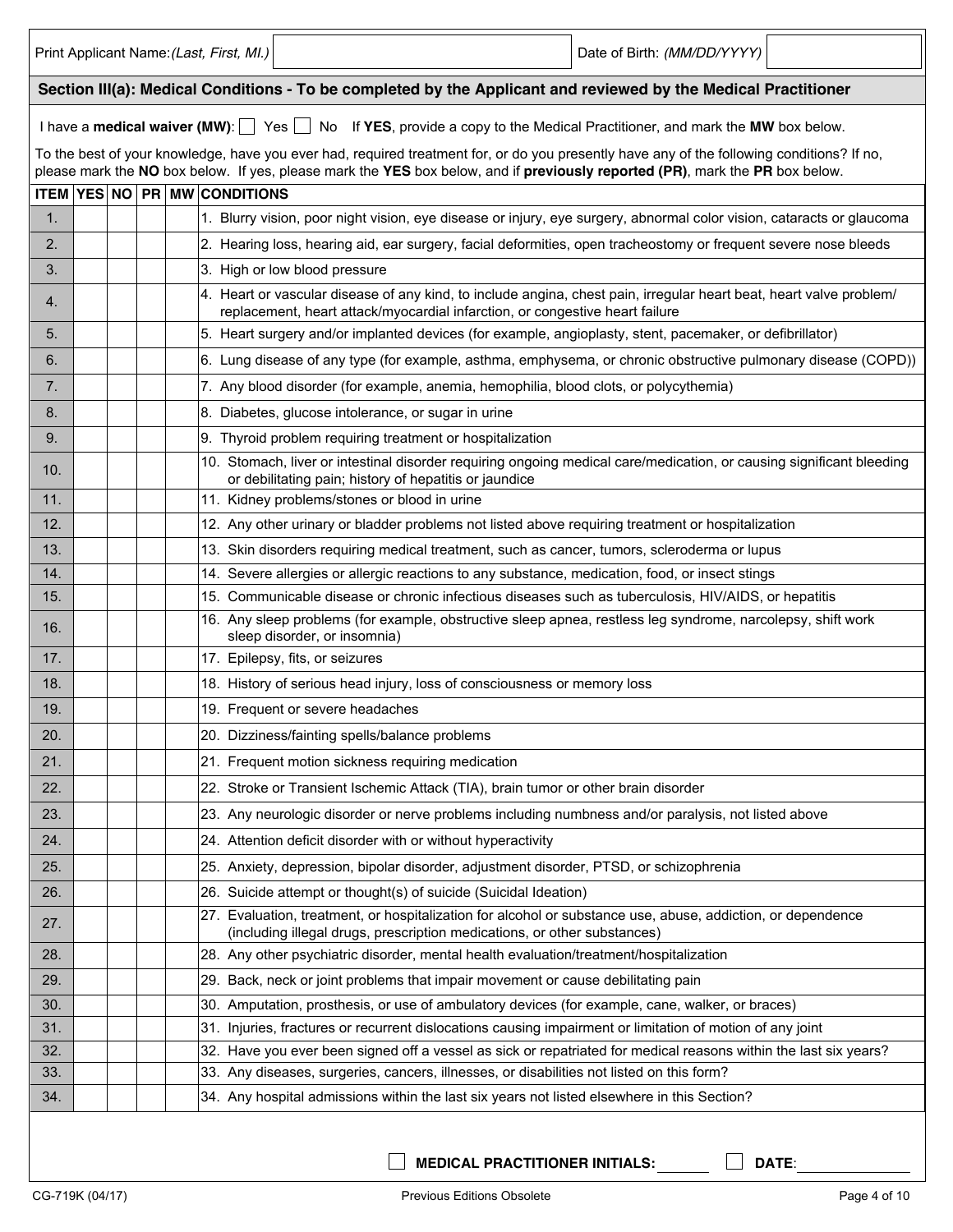| Print Applicant Name: (Last, First, MI.)                                                                                                                                                                                                                                                                                                                                                                                                                                                                                                                                                                                                                                                                                                                                                                                                                                                                                                                                                                                                                                                                                                                                                                       |                                                   |                                         |                                       | Date of Birth: (MM/DD/YYYY) |                 |  |  |  |  |
|----------------------------------------------------------------------------------------------------------------------------------------------------------------------------------------------------------------------------------------------------------------------------------------------------------------------------------------------------------------------------------------------------------------------------------------------------------------------------------------------------------------------------------------------------------------------------------------------------------------------------------------------------------------------------------------------------------------------------------------------------------------------------------------------------------------------------------------------------------------------------------------------------------------------------------------------------------------------------------------------------------------------------------------------------------------------------------------------------------------------------------------------------------------------------------------------------------------|---------------------------------------------------|-----------------------------------------|---------------------------------------|-----------------------------|-----------------|--|--|--|--|
|                                                                                                                                                                                                                                                                                                                                                                                                                                                                                                                                                                                                                                                                                                                                                                                                                                                                                                                                                                                                                                                                                                                                                                                                                |                                                   |                                         |                                       |                             |                 |  |  |  |  |
| Section III(b): Medical Conditions - To be completed by the Medical Practitioner<br>Instructions: For each item marked YES in Section III(a), the Medical Practitioner must provide the information requested IN THE BLOCKS<br>below. For each condition marked Previously Reported (PR), the provider need only discuss the interval history and current status of the<br>condition.<br>For conditions with a Medical Waiver (MW) review the applicant's waiver letter and attach all waiver reporting requirements.<br>Please attach appropriate evaluation data for conditions that are subject to further review. Information on conditions that are subject to<br>further review and the recommended evaluation data can be found in the Medical and Physical Evaluation Guidelines for Merchant Mariner<br>Credentials, located at https://www.uscg.mil/hq/cg5/nvic/pdf/2008/NVIC 04-08.pdf.<br>Indicate whether additional information has been attached by marking the ATTACHED box. Additional sheets may be added, if needed to<br>complete this section (include applicant name and date of birth on each additional sheet).<br><b>Attached</b><br>Item#<br>Date of onset or diagnosis (mm/dd/yyyy) |                                                   |                                         |                                       |                             |                 |  |  |  |  |
| <b>Condition</b>                                                                                                                                                                                                                                                                                                                                                                                                                                                                                                                                                                                                                                                                                                                                                                                                                                                                                                                                                                                                                                                                                                                                                                                               |                                                   |                                         | <b>Treatment</b>                      |                             |                 |  |  |  |  |
| <b>Status</b>                                                                                                                                                                                                                                                                                                                                                                                                                                                                                                                                                                                                                                                                                                                                                                                                                                                                                                                                                                                                                                                                                                                                                                                                  |                                                   |                                         | Limitations                           |                             |                 |  |  |  |  |
| Item#                                                                                                                                                                                                                                                                                                                                                                                                                                                                                                                                                                                                                                                                                                                                                                                                                                                                                                                                                                                                                                                                                                                                                                                                          |                                                   | Date of onset or diagnosis (mm/dd/yyyy) |                                       |                             | <b>Attached</b> |  |  |  |  |
| <b>Condition</b>                                                                                                                                                                                                                                                                                                                                                                                                                                                                                                                                                                                                                                                                                                                                                                                                                                                                                                                                                                                                                                                                                                                                                                                               |                                                   |                                         | <b>Treatment</b>                      |                             |                 |  |  |  |  |
| <b>Status</b>                                                                                                                                                                                                                                                                                                                                                                                                                                                                                                                                                                                                                                                                                                                                                                                                                                                                                                                                                                                                                                                                                                                                                                                                  |                                                   |                                         | Limitations                           |                             |                 |  |  |  |  |
| Item#                                                                                                                                                                                                                                                                                                                                                                                                                                                                                                                                                                                                                                                                                                                                                                                                                                                                                                                                                                                                                                                                                                                                                                                                          |                                                   | Date of onset or diagnosis (mm/dd/yyyy) |                                       |                             | <b>Attached</b> |  |  |  |  |
| <b>Condition</b>                                                                                                                                                                                                                                                                                                                                                                                                                                                                                                                                                                                                                                                                                                                                                                                                                                                                                                                                                                                                                                                                                                                                                                                               |                                                   |                                         | <b>Treatment</b>                      |                             |                 |  |  |  |  |
| <b>Status</b>                                                                                                                                                                                                                                                                                                                                                                                                                                                                                                                                                                                                                                                                                                                                                                                                                                                                                                                                                                                                                                                                                                                                                                                                  |                                                   |                                         | <b>Limitations</b>                    |                             |                 |  |  |  |  |
| Item $#$                                                                                                                                                                                                                                                                                                                                                                                                                                                                                                                                                                                                                                                                                                                                                                                                                                                                                                                                                                                                                                                                                                                                                                                                       |                                                   | Date of onset or diagnosis (mm/dd/yyyy) |                                       |                             | <b>Attached</b> |  |  |  |  |
| <b>Condition</b>                                                                                                                                                                                                                                                                                                                                                                                                                                                                                                                                                                                                                                                                                                                                                                                                                                                                                                                                                                                                                                                                                                                                                                                               |                                                   |                                         | <b>Treatment</b>                      |                             |                 |  |  |  |  |
| <b>Status</b>                                                                                                                                                                                                                                                                                                                                                                                                                                                                                                                                                                                                                                                                                                                                                                                                                                                                                                                                                                                                                                                                                                                                                                                                  |                                                   |                                         | Limitations                           |                             |                 |  |  |  |  |
| Item#                                                                                                                                                                                                                                                                                                                                                                                                                                                                                                                                                                                                                                                                                                                                                                                                                                                                                                                                                                                                                                                                                                                                                                                                          |                                                   | Date of onset or diagnosis (mm/dd/yyyy) |                                       |                             | <b>Attached</b> |  |  |  |  |
| Condition                                                                                                                                                                                                                                                                                                                                                                                                                                                                                                                                                                                                                                                                                                                                                                                                                                                                                                                                                                                                                                                                                                                                                                                                      |                                                   |                                         | <b>Treatment</b>                      |                             |                 |  |  |  |  |
| <b>Status</b>                                                                                                                                                                                                                                                                                                                                                                                                                                                                                                                                                                                                                                                                                                                                                                                                                                                                                                                                                                                                                                                                                                                                                                                                  |                                                   |                                         | <b>Limitations</b>                    |                             |                 |  |  |  |  |
|                                                                                                                                                                                                                                                                                                                                                                                                                                                                                                                                                                                                                                                                                                                                                                                                                                                                                                                                                                                                                                                                                                                                                                                                                |                                                   |                                         | <b>MEDICAL PRACTITIONER INITIALS:</b> |                             | DATE:           |  |  |  |  |
| CG-719K (04/17)                                                                                                                                                                                                                                                                                                                                                                                                                                                                                                                                                                                                                                                                                                                                                                                                                                                                                                                                                                                                                                                                                                                                                                                                | <b>Previous Editions Obsolete</b><br>Page 5 of 10 |                                         |                                       |                             |                 |  |  |  |  |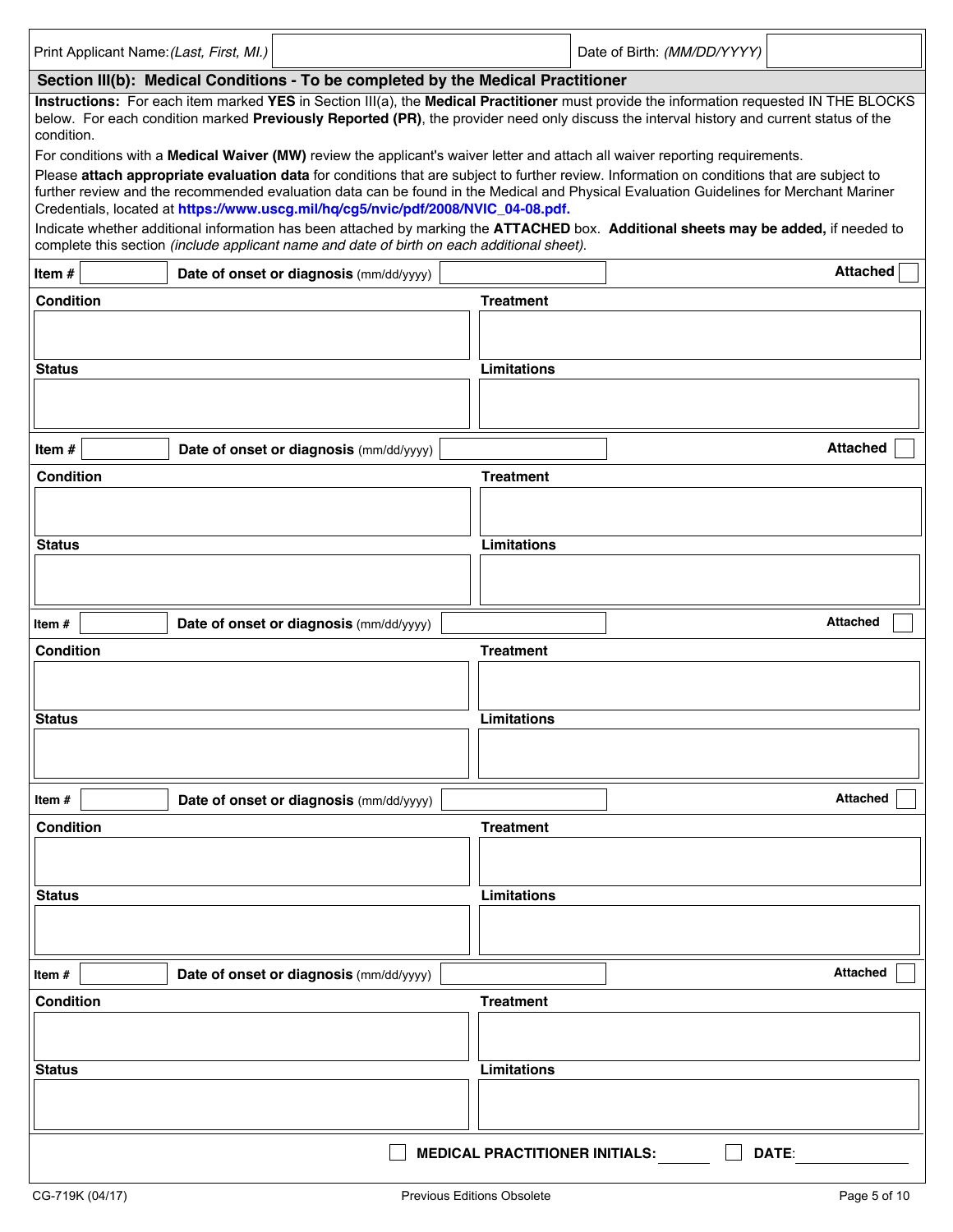| Print Applicant Name: (Last, First, MI.)                                                                                                                                                                                                                                                                                                                                              |             |                       |                               |                   |                                      |                                                                                                                                                                                                                                                                                                                                                                                                      |           |                                       | Date of Birth: (MM/DD/YYYY)                                                                     |           |              |
|---------------------------------------------------------------------------------------------------------------------------------------------------------------------------------------------------------------------------------------------------------------------------------------------------------------------------------------------------------------------------------------|-------------|-----------------------|-------------------------------|-------------------|--------------------------------------|------------------------------------------------------------------------------------------------------------------------------------------------------------------------------------------------------------------------------------------------------------------------------------------------------------------------------------------------------------------------------------------------------|-----------|---------------------------------------|-------------------------------------------------------------------------------------------------|-----------|--------------|
| Section IV: Medications - To be completed by the Applicant and reviewed by the Medical Practitioner                                                                                                                                                                                                                                                                                   |             |                       |                               |                   |                                      |                                                                                                                                                                                                                                                                                                                                                                                                      |           |                                       |                                                                                                 |           |              |
| Do you currently use any medication (prescription or nonprescription)?                                                                                                                                                                                                                                                                                                                |             |                       |                               |                   |                                      |                                                                                                                                                                                                                                                                                                                                                                                                      | Yes       |                                       |                                                                                                 |           |              |
| 1. All medications (Prescription or Nonprescription), dietary supplements, and<br>vitamins; that were filled, or refilled, and/or taken within 30 days prior to the date<br>the applicant signs the CG-719K; and<br>2. All medications (Prescription or Nonprescription), dietary supplements, and<br>vitamins that were used for a period of 30 or more days within the last 90 days |             |                       | <b>Applicants Must Report</b> |                   |                                      | No If YES, provide the information requested in the blocks below.<br><b>Medical Practitioner</b><br>1. Medical Practitioner must verify applicants medications and information<br>listed in the table below.<br>2. Medical Practitioner comments should include the approximate length<br>of time the applicant has taken the medication and address the<br>presence or absence of any side effects. |           |                                       |                                                                                                 |           |              |
| prior to the date the applicant signs the CG-719K.<br>Additional guidance on medications, including those that may be considered disqualifying, can be found at                                                                                                                                                                                                                       |             |                       |                               |                   |                                      |                                                                                                                                                                                                                                                                                                                                                                                                      |           |                                       |                                                                                                 |           |              |
| https://www.uscg.mil/hq/cg5/nvic/pdf/2008/NVIC_04-08.pdf.<br>Additional sheets may be attached by the Applicant and/or Medical Practitioner if needed to complete this section.<br><b>ATTACHED</b><br>(Include applicant name and date of birth on each additional sheet and check the box indicated on the right)                                                                    |             |                       |                               |                   |                                      |                                                                                                                                                                                                                                                                                                                                                                                                      |           |                                       |                                                                                                 |           |              |
| <b>MEDICATION</b>                                                                                                                                                                                                                                                                                                                                                                     | <b>DOSE</b> |                       | <b>FREQUENCY</b>              |                   | <b>CONDITION</b>                     |                                                                                                                                                                                                                                                                                                                                                                                                      |           |                                       | MEDICAL PRACTITIONER COMMENTS (Duration of Use/Side Effects)                                    |           |              |
|                                                                                                                                                                                                                                                                                                                                                                                       |             |                       |                               |                   |                                      |                                                                                                                                                                                                                                                                                                                                                                                                      |           |                                       |                                                                                                 |           |              |
|                                                                                                                                                                                                                                                                                                                                                                                       |             |                       |                               |                   |                                      |                                                                                                                                                                                                                                                                                                                                                                                                      |           |                                       |                                                                                                 |           |              |
|                                                                                                                                                                                                                                                                                                                                                                                       |             |                       |                               |                   |                                      |                                                                                                                                                                                                                                                                                                                                                                                                      |           |                                       |                                                                                                 |           |              |
|                                                                                                                                                                                                                                                                                                                                                                                       |             |                       |                               |                   |                                      |                                                                                                                                                                                                                                                                                                                                                                                                      |           |                                       |                                                                                                 |           |              |
|                                                                                                                                                                                                                                                                                                                                                                                       |             |                       |                               |                   |                                      |                                                                                                                                                                                                                                                                                                                                                                                                      |           |                                       |                                                                                                 |           |              |
|                                                                                                                                                                                                                                                                                                                                                                                       |             |                       |                               |                   |                                      |                                                                                                                                                                                                                                                                                                                                                                                                      |           |                                       |                                                                                                 |           |              |
|                                                                                                                                                                                                                                                                                                                                                                                       |             |                       |                               |                   |                                      |                                                                                                                                                                                                                                                                                                                                                                                                      |           |                                       |                                                                                                 |           |              |
|                                                                                                                                                                                                                                                                                                                                                                                       |             |                       |                               |                   |                                      |                                                                                                                                                                                                                                                                                                                                                                                                      |           |                                       |                                                                                                 |           |              |
|                                                                                                                                                                                                                                                                                                                                                                                       |             |                       |                               |                   |                                      |                                                                                                                                                                                                                                                                                                                                                                                                      |           |                                       |                                                                                                 |           |              |
|                                                                                                                                                                                                                                                                                                                                                                                       |             |                       |                               |                   |                                      |                                                                                                                                                                                                                                                                                                                                                                                                      |           |                                       |                                                                                                 |           |              |
|                                                                                                                                                                                                                                                                                                                                                                                       |             |                       |                               |                   | <b>REPORT OF MEDICAL EXAMINATION</b> |                                                                                                                                                                                                                                                                                                                                                                                                      |           |                                       |                                                                                                 |           |              |
| Section V: Physical Examination - Items 1-17 must be performed and completed by the Medical Practitioner.                                                                                                                                                                                                                                                                             |             |                       |                               |                   |                                      |                                                                                                                                                                                                                                                                                                                                                                                                      |           |                                       |                                                                                                 |           |              |
| Height<br>(inches only):                                                                                                                                                                                                                                                                                                                                                              |             |                       | Weight<br>$(lbs)$ :           | Pulse<br>Resting: |                                      | Blood                                                                                                                                                                                                                                                                                                                                                                                                | Pressure: |                                       | Body Mass Index (BMI):<br>(For BMI > 40 refer to Section VIII)                                  |           |              |
|                                                                                                                                                                                                                                                                                                                                                                                       |             |                       |                               |                   |                                      |                                                                                                                                                                                                                                                                                                                                                                                                      |           |                                       | Please make comments in the space provided on any item indicated as an "abnormal" system/organ. |           |              |
| <b>Item</b>                                                                                                                                                                                                                                                                                                                                                                           |             |                       | Normal Abnormal               | <b>Item</b>       |                                      |                                                                                                                                                                                                                                                                                                                                                                                                      |           | Normal Abnormal                       | <b>Item</b>                                                                                     | Normal    | Abnormal     |
| 1. Head, Face, Neck, Scalp                                                                                                                                                                                                                                                                                                                                                            |             |                       |                               |                   | 7. Upper/Lower Extremities           |                                                                                                                                                                                                                                                                                                                                                                                                      |           |                                       | 13. Skin                                                                                        |           |              |
| 2. Eyes/Pupils/EOM                                                                                                                                                                                                                                                                                                                                                                    |             |                       |                               |                   | 8. Spine/Musculoskeletal             |                                                                                                                                                                                                                                                                                                                                                                                                      |           |                                       | 14. Neurologic                                                                                  |           |              |
| 3. Mouth and Throat                                                                                                                                                                                                                                                                                                                                                                   |             |                       |                               |                   | 9. Vascular System                   |                                                                                                                                                                                                                                                                                                                                                                                                      |           |                                       | 15. Mental Status                                                                               |           |              |
| 4. Ears/Drums                                                                                                                                                                                                                                                                                                                                                                         |             |                       |                               | 10. Abdomen       |                                      |                                                                                                                                                                                                                                                                                                                                                                                                      |           |                                       |                                                                                                 | <b>No</b> | <b>Yes</b>   |
| 5. Lungs and Chest                                                                                                                                                                                                                                                                                                                                                                    |             |                       |                               |                   | 11. General/Systemic                 |                                                                                                                                                                                                                                                                                                                                                                                                      |           |                                       | 16. Hernia                                                                                      |           |              |
| 6. Heart                                                                                                                                                                                                                                                                                                                                                                              |             | 12. Extremities/Digit |                               |                   |                                      |                                                                                                                                                                                                                                                                                                                                                                                                      |           |                                       |                                                                                                 |           |              |
| Additional Medical Comments (Please Print)                                                                                                                                                                                                                                                                                                                                            |             |                       |                               |                   |                                      |                                                                                                                                                                                                                                                                                                                                                                                                      |           |                                       |                                                                                                 |           |              |
|                                                                                                                                                                                                                                                                                                                                                                                       |             |                       |                               |                   |                                      |                                                                                                                                                                                                                                                                                                                                                                                                      |           | <b>MEDICAL PRACTITIONER INITIALS:</b> |                                                                                                 | DATE:     |              |
| CG-719K (04/17)                                                                                                                                                                                                                                                                                                                                                                       |             |                       |                               |                   | <b>Previous Editions Obsolete</b>    |                                                                                                                                                                                                                                                                                                                                                                                                      |           |                                       |                                                                                                 |           | Page 6 of 10 |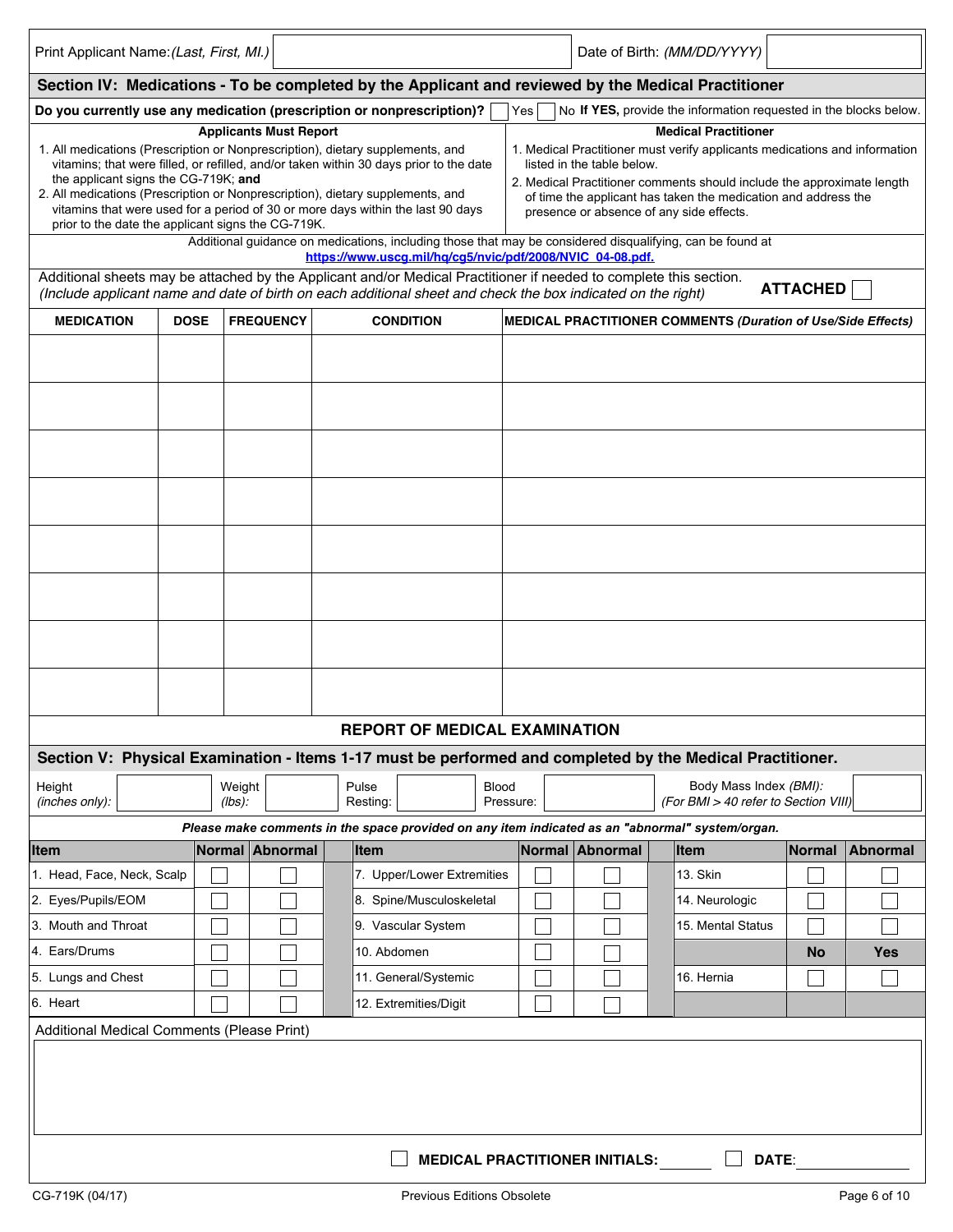| Print Applicant Name: (Last, First, MI.)                                                                                                                                                                                                                                            |            |         |                                      |                                                        |         |  | Date of Birth: (MM/DD/YYYY)                                                                                                                                                                                                             |   |  |  |  |  |
|-------------------------------------------------------------------------------------------------------------------------------------------------------------------------------------------------------------------------------------------------------------------------------------|------------|---------|--------------------------------------|--------------------------------------------------------|---------|--|-----------------------------------------------------------------------------------------------------------------------------------------------------------------------------------------------------------------------------------------|---|--|--|--|--|
| Section VI: Vision - Must be performed by the Medical Practitioner, their medical staff or other qualified practitioner. Results<br>must be reviewed by the Medical Practitioner. Additional guidance can be found at https://www.uscg.mil/hq/cg5/nvic/<br>pdf/2008/NVIC_04-08.pdf. |            |         |                                      |                                                        |         |  |                                                                                                                                                                                                                                         |   |  |  |  |  |
| a. Visual Acuity                                                                                                                                                                                                                                                                    |            |         |                                      |                                                        |         |  |                                                                                                                                                                                                                                         |   |  |  |  |  |
| Distance Vision, Uncorrected: If correction required, Distance Vision Correctable To:                                                                                                                                                                                               |            |         |                                      |                                                        |         |  | <b>Field of Vision</b>                                                                                                                                                                                                                  |   |  |  |  |  |
| Right: 20/                                                                                                                                                                                                                                                                          | Right: 20/ |         |                                      |                                                        |         |  |                                                                                                                                                                                                                                         |   |  |  |  |  |
| Normal (the applicant's horizontal field of vision is<br>greater than or equal to 100 degrees).<br>20/<br>Left:<br>Left:<br>20/<br>Abnormal                                                                                                                                         |            |         |                                      |                                                        |         |  |                                                                                                                                                                                                                                         |   |  |  |  |  |
| b. Color Vision: The Medical Practitioner should assess the applicant's color vision sense using one of the following testing methodologies.                                                                                                                                        |            |         |                                      |                                                        |         |  |                                                                                                                                                                                                                                         |   |  |  |  |  |
|                                                                                                                                                                                                                                                                                     |            |         |                                      |                                                        |         |  | The Medical Practitioner must indicate which test was utilized, and the number of errors obtained. In order to meet the<br>standard, the applicant must demonstrate satisfactory color sense without the use of color enhancing lenses. |   |  |  |  |  |
| AOC (1965) - (6 or fewer errors on plates 1-15)                                                                                                                                                                                                                                     |            |         |                                      |                                                        |         |  | Ishihara pseudoisochromatic plates test, 14 plate (5 or less errors)                                                                                                                                                                    |   |  |  |  |  |
| AOC-HRR (2nd Edition) - (No errors in test plates 7-11)                                                                                                                                                                                                                             |            |         |                                      |                                                        |         |  | Ishihara pseudoisochromatic plates test, 24 plate (6 or less errors)                                                                                                                                                                    |   |  |  |  |  |
| HRR PIP (4th Edition) - (No errors in test plates 5-10)                                                                                                                                                                                                                             |            |         |                                      |                                                        |         |  | Ishihara pseudoisochromatic plates test, 38 plate (8 or less errors)                                                                                                                                                                    |   |  |  |  |  |
| Richmond (2nd and 4th Edition) - (6 or fewer errors)                                                                                                                                                                                                                                |            |         |                                      |                                                        |         |  | Farnsworth Lantern (colored lights) Test per instruction booklet                                                                                                                                                                        |   |  |  |  |  |
| Titmus Vision Tester/OPTEC 2000 - (No errors on 6 plates)                                                                                                                                                                                                                           |            |         |                                      |                                                        |         |  | Dvorine (2nd Edition) pseudoisochromatic 15 plate test (6 or less errors)                                                                                                                                                               |   |  |  |  |  |
| OPTEC 900 (colored lights) Test per instruction booklet                                                                                                                                                                                                                             |            |         |                                      |                                                        |         |  |                                                                                                                                                                                                                                         |   |  |  |  |  |
| Alternative Testing (attach evaluation/test results):                                                                                                                                                                                                                               |            |         |                                      |                                                        |         |  | Farnsworth D-15 Hue Test (Engineer/radio officer/tankerman/MODU only)                                                                                                                                                                   |   |  |  |  |  |
|                                                                                                                                                                                                                                                                                     |            |         |                                      | Formal ophthalmology/optometry color vision evaluation |         |  |                                                                                                                                                                                                                                         |   |  |  |  |  |
|                                                                                                                                                                                                                                                                                     |            |         |                                      | Other alternative test acceptable to the Coast Guard   |         |  |                                                                                                                                                                                                                                         |   |  |  |  |  |
| <b>Color Vision Testing Results:</b>                                                                                                                                                                                                                                                |            |         |                                      |                                                        |         |  |                                                                                                                                                                                                                                         |   |  |  |  |  |
| Passed                                                                                                                                                                                                                                                                              | Failed     |         | Number of Errors:                    |                                                        |         |  |                                                                                                                                                                                                                                         |   |  |  |  |  |
| Results must be reviewed by the Medical Practitioner.                                                                                                                                                                                                                               |            |         |                                      |                                                        |         |  | Section VII: Hearing - Must be performed by the Medical Practitioner, their medical staff or other qualified practitioner.                                                                                                              |   |  |  |  |  |
|                                                                                                                                                                                                                                                                                     |            |         |                                      |                                                        |         |  | An applicant with normal hearing by forced whispered voice $\geq 5$ feet with or without hearing aids does not need to complete either the audiometer test or the                                                                       |   |  |  |  |  |
| functional speech discrimination test.                                                                                                                                                                                                                                              |            |         |                                      |                                                        |         |  |                                                                                                                                                                                                                                         |   |  |  |  |  |
| Normal Hearing                                                                                                                                                                                                                                                                      |            |         |                                      | Abnormal Hearing                                       |         |  | Hearing Aid Required<br>(a) If hearing is abnormal, then perform either a functional speech discrimination test at 65dB or an audiogram documenting thresholds and averages as                                                          |   |  |  |  |  |
| indicated below. Both aided and unaided values should be recorded for applicants requiring hearing aids.                                                                                                                                                                            |            |         |                                      |                                                        |         |  |                                                                                                                                                                                                                                         |   |  |  |  |  |
|                                                                                                                                                                                                                                                                                     |            |         |                                      |                                                        |         |  | (b) All applicants with an unaided threshold > 30dB in the better ear should have functional speech discrimination testing performed at 65dB.                                                                                           |   |  |  |  |  |
| NVIC_04-08.pdf for further guidance. Report any additional information or comments in Section IX.                                                                                                                                                                                   |            |         |                                      |                                                        |         |  | (c) Refer to Medical and Physical Evaluation Guidelines for Merchant Mariner Credentials which can be found at https://www.uscg.mil/hq/cg5/nvic/pdf/2008/                                                                               |   |  |  |  |  |
|                                                                                                                                                                                                                                                                                     |            |         |                                      |                                                        |         |  |                                                                                                                                                                                                                                         |   |  |  |  |  |
|                                                                                                                                                                                                                                                                                     |            |         | Audiometer<br><b>Threshold Value</b> |                                                        |         |  | <b>Functional Speech</b><br>Discrimination Test @ 65dB, if required by                                                                                                                                                                  |   |  |  |  |  |
|                                                                                                                                                                                                                                                                                     | 500Hz      | 1,000Hz | 2,000Hz                              | 3,000Hz                                                | Average |  | instruction (b) above                                                                                                                                                                                                                   |   |  |  |  |  |
|                                                                                                                                                                                                                                                                                     |            |         |                                      |                                                        |         |  |                                                                                                                                                                                                                                         |   |  |  |  |  |
| Right Ear (Unaided)                                                                                                                                                                                                                                                                 |            |         |                                      |                                                        |         |  | Right Ear (Unaided):                                                                                                                                                                                                                    | % |  |  |  |  |
| Left Ear (Unaided)                                                                                                                                                                                                                                                                  |            |         |                                      |                                                        |         |  | Left Ear (Unaided):                                                                                                                                                                                                                     | % |  |  |  |  |
|                                                                                                                                                                                                                                                                                     |            |         |                                      |                                                        |         |  |                                                                                                                                                                                                                                         |   |  |  |  |  |
| Right Ear (Aided)                                                                                                                                                                                                                                                                   |            |         |                                      |                                                        |         |  | Right Ear (Aided):                                                                                                                                                                                                                      | % |  |  |  |  |
| Left Ear (Aided)                                                                                                                                                                                                                                                                    |            |         |                                      |                                                        |         |  | Left Ear (Aided):                                                                                                                                                                                                                       | % |  |  |  |  |
|                                                                                                                                                                                                                                                                                     |            |         |                                      |                                                        |         |  |                                                                                                                                                                                                                                         |   |  |  |  |  |
|                                                                                                                                                                                                                                                                                     |            |         |                                      |                                                        |         |  |                                                                                                                                                                                                                                         |   |  |  |  |  |
|                                                                                                                                                                                                                                                                                     |            |         |                                      | <b>MEDICAL PRACTITIONER INITIALS:</b>                  |         |  | DATE:                                                                                                                                                                                                                                   |   |  |  |  |  |
|                                                                                                                                                                                                                                                                                     |            |         |                                      |                                                        |         |  |                                                                                                                                                                                                                                         |   |  |  |  |  |
| CG-719K (04/17)<br>Previous Editions Obsolete<br>Page 7 of 10                                                                                                                                                                                                                       |            |         |                                      |                                                        |         |  |                                                                                                                                                                                                                                         |   |  |  |  |  |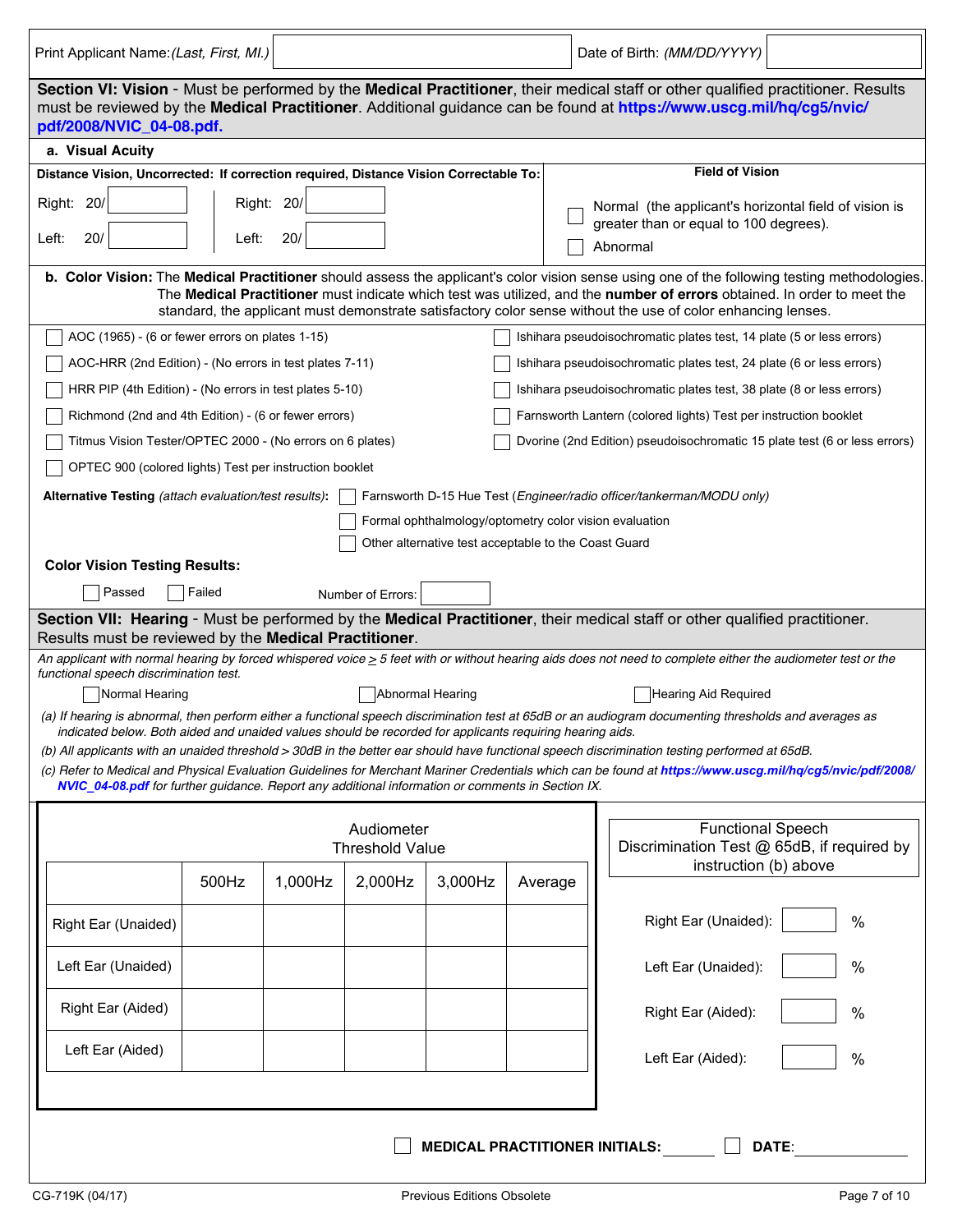| Section VIII: Demonstration of Physical Ability - To be completed by the Medical Practitioner                                                                                                                                                                                                                                                                                                                                                                                                                                                                                                                                                                                                                                                                                                                                                                                                                                                                                                                                                                                                                                                                                                                                                                                                                                                                                                                                                                                                                                                                                                                                                                                                                                                                                                                                                                                                                                                                                                                                                                                                                                                                                                                                                                                                                                                                                                                                                                                                                                                                                                                                                                                                              |                                                                                                                                                                                                                       |                                                                                                                                                                                                                                                                                                       |  |  |  |  |  |  |
|------------------------------------------------------------------------------------------------------------------------------------------------------------------------------------------------------------------------------------------------------------------------------------------------------------------------------------------------------------------------------------------------------------------------------------------------------------------------------------------------------------------------------------------------------------------------------------------------------------------------------------------------------------------------------------------------------------------------------------------------------------------------------------------------------------------------------------------------------------------------------------------------------------------------------------------------------------------------------------------------------------------------------------------------------------------------------------------------------------------------------------------------------------------------------------------------------------------------------------------------------------------------------------------------------------------------------------------------------------------------------------------------------------------------------------------------------------------------------------------------------------------------------------------------------------------------------------------------------------------------------------------------------------------------------------------------------------------------------------------------------------------------------------------------------------------------------------------------------------------------------------------------------------------------------------------------------------------------------------------------------------------------------------------------------------------------------------------------------------------------------------------------------------------------------------------------------------------------------------------------------------------------------------------------------------------------------------------------------------------------------------------------------------------------------------------------------------------------------------------------------------------------------------------------------------------------------------------------------------------------------------------------------------------------------------------------------------|-----------------------------------------------------------------------------------------------------------------------------------------------------------------------------------------------------------------------|-------------------------------------------------------------------------------------------------------------------------------------------------------------------------------------------------------------------------------------------------------------------------------------------------------|--|--|--|--|--|--|
| LISTS OF TASKS CONSIDERED NECESSARY FOR PERFORMING ORDINARY AND EMERGENCY RESPONSE SHIPBOARD FUNCTIONS                                                                                                                                                                                                                                                                                                                                                                                                                                                                                                                                                                                                                                                                                                                                                                                                                                                                                                                                                                                                                                                                                                                                                                                                                                                                                                                                                                                                                                                                                                                                                                                                                                                                                                                                                                                                                                                                                                                                                                                                                                                                                                                                                                                                                                                                                                                                                                                                                                                                                                                                                                                                     |                                                                                                                                                                                                                       |                                                                                                                                                                                                                                                                                                       |  |  |  |  |  |  |
| Shipboard Tasks, Function, Event, or<br><b>Condition</b>                                                                                                                                                                                                                                                                                                                                                                                                                                                                                                                                                                                                                                                                                                                                                                                                                                                                                                                                                                                                                                                                                                                                                                                                                                                                                                                                                                                                                                                                                                                                                                                                                                                                                                                                                                                                                                                                                                                                                                                                                                                                                                                                                                                                                                                                                                                                                                                                                                                                                                                                                                                                                                                   | <b>Related Physical Ability</b>                                                                                                                                                                                       | The Examiner Should Be Satisfied That The Applicant:                                                                                                                                                                                                                                                  |  |  |  |  |  |  |
| Routine movement on slippery, uneven,<br>and unstable surfaces                                                                                                                                                                                                                                                                                                                                                                                                                                                                                                                                                                                                                                                                                                                                                                                                                                                                                                                                                                                                                                                                                                                                                                                                                                                                                                                                                                                                                                                                                                                                                                                                                                                                                                                                                                                                                                                                                                                                                                                                                                                                                                                                                                                                                                                                                                                                                                                                                                                                                                                                                                                                                                             | Maintain balance (equilibrium)                                                                                                                                                                                        | Has no disturbance in sense of balance                                                                                                                                                                                                                                                                |  |  |  |  |  |  |
| Routine access between levels                                                                                                                                                                                                                                                                                                                                                                                                                                                                                                                                                                                                                                                                                                                                                                                                                                                                                                                                                                                                                                                                                                                                                                                                                                                                                                                                                                                                                                                                                                                                                                                                                                                                                                                                                                                                                                                                                                                                                                                                                                                                                                                                                                                                                                                                                                                                                                                                                                                                                                                                                                                                                                                                              | Climb up and down vertical ladders and stairways                                                                                                                                                                      | Is able, without assistance, to climb up and down vertical ladders<br>and stairways                                                                                                                                                                                                                   |  |  |  |  |  |  |
| Routine movement between spaces and<br>compartments                                                                                                                                                                                                                                                                                                                                                                                                                                                                                                                                                                                                                                                                                                                                                                                                                                                                                                                                                                                                                                                                                                                                                                                                                                                                                                                                                                                                                                                                                                                                                                                                                                                                                                                                                                                                                                                                                                                                                                                                                                                                                                                                                                                                                                                                                                                                                                                                                                                                                                                                                                                                                                                        | Step over high doorsills and coamings, and move<br>through restricted accesses                                                                                                                                        | Is able, without assistance, to step over a doorsill or coaming of 24<br>inches (600 millimeters) in height. Able to move through a<br>restricted opening of 24 x 24 inches                                                                                                                           |  |  |  |  |  |  |
| Open and close watertight doors, hand<br>cranking systems, open/close valve                                                                                                                                                                                                                                                                                                                                                                                                                                                                                                                                                                                                                                                                                                                                                                                                                                                                                                                                                                                                                                                                                                                                                                                                                                                                                                                                                                                                                                                                                                                                                                                                                                                                                                                                                                                                                                                                                                                                                                                                                                                                                                                                                                                                                                                                                                                                                                                                                                                                                                                                                                                                                                | Manipulate mechanical devices using manual and digital<br>dexterity, and strength                                                                                                                                     | Is able, without assistance, to open and close watertight doors that<br>may weigh up to 55 pounds (25 kilograms); should be able to<br>move hands/arms to open and close valve wheels in vertical and<br>horizontal directions; rotate wrists to turn handles; able to reach<br>above shoulder height |  |  |  |  |  |  |
| Is able, without assistance, to lift at least a 40 pound (18.1)<br>kilograms) load off the ground, and to carry, push, or pull the same<br>Lift, pull, push, carry a load<br>Handle ship's stores<br>load                                                                                                                                                                                                                                                                                                                                                                                                                                                                                                                                                                                                                                                                                                                                                                                                                                                                                                                                                                                                                                                                                                                                                                                                                                                                                                                                                                                                                                                                                                                                                                                                                                                                                                                                                                                                                                                                                                                                                                                                                                                                                                                                                                                                                                                                                                                                                                                                                                                                                                  |                                                                                                                                                                                                                       |                                                                                                                                                                                                                                                                                                       |  |  |  |  |  |  |
| General vessel maintenance                                                                                                                                                                                                                                                                                                                                                                                                                                                                                                                                                                                                                                                                                                                                                                                                                                                                                                                                                                                                                                                                                                                                                                                                                                                                                                                                                                                                                                                                                                                                                                                                                                                                                                                                                                                                                                                                                                                                                                                                                                                                                                                                                                                                                                                                                                                                                                                                                                                                                                                                                                                                                                                                                 | Crouch (lowering height by bending knees); kneel<br>(placing knees on ground); stoop (lowering height by<br>bending at the waist); use hand tools such as span-ners,<br>valve wrenches, hammers, screwdrivers, pliers | Is able, without assistance, to grasp, lift, and manipulate various<br>common shipboard tools                                                                                                                                                                                                         |  |  |  |  |  |  |
| Emergency response procedures<br>including escape from smoke-filled<br>spaces                                                                                                                                                                                                                                                                                                                                                                                                                                                                                                                                                                                                                                                                                                                                                                                                                                                                                                                                                                                                                                                                                                                                                                                                                                                                                                                                                                                                                                                                                                                                                                                                                                                                                                                                                                                                                                                                                                                                                                                                                                                                                                                                                                                                                                                                                                                                                                                                                                                                                                                                                                                                                              | Crawl (ability to move body using hands and knees); feel<br>(ability to handle or touch to examine or determine<br>differences in texture and temperature)                                                            | Is able, without assistance, to crouch, kneel, and crawl, and to<br>distinguish differences in texture and temperature by feel                                                                                                                                                                        |  |  |  |  |  |  |
| Stand a routine watch                                                                                                                                                                                                                                                                                                                                                                                                                                                                                                                                                                                                                                                                                                                                                                                                                                                                                                                                                                                                                                                                                                                                                                                                                                                                                                                                                                                                                                                                                                                                                                                                                                                                                                                                                                                                                                                                                                                                                                                                                                                                                                                                                                                                                                                                                                                                                                                                                                                                                                                                                                                                                                                                                      | Stand a routine watch                                                                                                                                                                                                 | Is able, without assistance, to intermittently stand on feet for up to<br>four hours with minimal rest periods                                                                                                                                                                                        |  |  |  |  |  |  |
| React to visual alarms and instructions,<br>emergency response procedures                                                                                                                                                                                                                                                                                                                                                                                                                                                                                                                                                                                                                                                                                                                                                                                                                                                                                                                                                                                                                                                                                                                                                                                                                                                                                                                                                                                                                                                                                                                                                                                                                                                                                                                                                                                                                                                                                                                                                                                                                                                                                                                                                                                                                                                                                                                                                                                                                                                                                                                                                                                                                                  | Distinguish an object or shape at a certain distance                                                                                                                                                                  | Fulfills the eyesight standards for the merchant mariner credential                                                                                                                                                                                                                                   |  |  |  |  |  |  |
| React to audible alarms and<br>instructions, emergency response<br>procedures                                                                                                                                                                                                                                                                                                                                                                                                                                                                                                                                                                                                                                                                                                                                                                                                                                                                                                                                                                                                                                                                                                                                                                                                                                                                                                                                                                                                                                                                                                                                                                                                                                                                                                                                                                                                                                                                                                                                                                                                                                                                                                                                                                                                                                                                                                                                                                                                                                                                                                                                                                                                                              | Hear a specified decibel (dB) sound at a specified<br>frequency                                                                                                                                                       | Fulfills the hearing standards for the merchant mariner credential                                                                                                                                                                                                                                    |  |  |  |  |  |  |
| Make verbal reports or call attention to<br>suspicious or emergency conditions                                                                                                                                                                                                                                                                                                                                                                                                                                                                                                                                                                                                                                                                                                                                                                                                                                                                                                                                                                                                                                                                                                                                                                                                                                                                                                                                                                                                                                                                                                                                                                                                                                                                                                                                                                                                                                                                                                                                                                                                                                                                                                                                                                                                                                                                                                                                                                                                                                                                                                                                                                                                                             | Describe immediate surroundings and activities, and<br>pronounce words clearly                                                                                                                                        | Is capable of normal conversation                                                                                                                                                                                                                                                                     |  |  |  |  |  |  |
| Participate in fire fighting activities                                                                                                                                                                                                                                                                                                                                                                                                                                                                                                                                                                                                                                                                                                                                                                                                                                                                                                                                                                                                                                                                                                                                                                                                                                                                                                                                                                                                                                                                                                                                                                                                                                                                                                                                                                                                                                                                                                                                                                                                                                                                                                                                                                                                                                                                                                                                                                                                                                                                                                                                                                                                                                                                    | Be able to carry and handle fire hoses and fire<br>extinguishers                                                                                                                                                      | Is able, without assistance, to pull an uncharged 1.5 inch diameter,<br>50' fire hose with nozzle to full extension, and to lift a charged 1.5<br>inch diameter fire hose to fire fighting position                                                                                                   |  |  |  |  |  |  |
| Abandon ship                                                                                                                                                                                                                                                                                                                                                                                                                                                                                                                                                                                                                                                                                                                                                                                                                                                                                                                                                                                                                                                                                                                                                                                                                                                                                                                                                                                                                                                                                                                                                                                                                                                                                                                                                                                                                                                                                                                                                                                                                                                                                                                                                                                                                                                                                                                                                                                                                                                                                                                                                                                                                                                                                               | Use survival equipment                                                                                                                                                                                                | Has the agility, strength, and range of motion to put on a personal<br>flotation device and exposure suit without assistance from another<br>individual                                                                                                                                               |  |  |  |  |  |  |
| 1. The Medical Practitioner should indicate whether the applicant can meet the guidelines listed in the table above. If the Medical Practitioner doubts the applicant's<br>ability to meet the guidelines contained within this table, and for all applicants with a Body Mass Index (BMI) of 40 or higher, the practitioner should require that the<br>applicant demonstrate the ability to meet the quidelines contained within this table. This does not mean, for example, that the applicant must actually don an exposure<br>suit, pull an unchanged 1.5 inch diameter 50' fire hose with nozzle to full extension, or lift a charged 1.5 inch diameter fire hose to firefighting position. Rather, the<br>Medical Practitioner may utilize alternative measures to satisfy themselves that the applicant possesses the ability to meet the guidelines in the third column. A<br>description of the methods utilized by the <b>Medical Practitioner</b> should be reported in the <b>Comments</b> section provided below.<br>2. All practical demonstrations should be performed by the applicant without assistance. Any prosthesis normally worn by the applicant, and any other aid devices, may<br>be used by the applicant in all practical demonstrations except when the use of such items would prevent the proper wearing of mandated personal protection<br>equipment (PPE).<br>3. If the Medical Practitioner is unable to conduct the practical demonstration, the applicant should be referred to a competent evaluator of physical ability. The Coast<br>Guard recognizes that not all medical practitioners will have the equipment necessary to test all of the tasks as listed. Equivalent alternate testing methodologies may<br>be used. For further information, check the Medical and Physical Evaluation Guidelines for Merchant Mariner Credentials which can be found at https://www.uscg.<br>mil/hq/cq5/nvic/pdf/2008/NVIC 04-08.pdf<br>4. If the applicant is unable to perform all of the functions listed in the table above, the Medical Practitioner should provide information on the degree or the severity of<br>the applicant's inability to meet the standards. The results of any practical demonstration or attendant physical evaluation should be recorded in the Comments section<br>provided below.<br>Applicant has the physical strength, agility, and flexibility to<br>Applicant does NOT have the physical strength, agility, and flexibility<br><b>Physical Ability</b><br>to perform all of the items listed in the physical ability table.<br>perform all of the items listed in the physical ability table.<br><b>Results:</b><br><b>COMMENTS:</b> |                                                                                                                                                                                                                       |                                                                                                                                                                                                                                                                                                       |  |  |  |  |  |  |
| (Please Print)                                                                                                                                                                                                                                                                                                                                                                                                                                                                                                                                                                                                                                                                                                                                                                                                                                                                                                                                                                                                                                                                                                                                                                                                                                                                                                                                                                                                                                                                                                                                                                                                                                                                                                                                                                                                                                                                                                                                                                                                                                                                                                                                                                                                                                                                                                                                                                                                                                                                                                                                                                                                                                                                                             |                                                                                                                                                                                                                       |                                                                                                                                                                                                                                                                                                       |  |  |  |  |  |  |
|                                                                                                                                                                                                                                                                                                                                                                                                                                                                                                                                                                                                                                                                                                                                                                                                                                                                                                                                                                                                                                                                                                                                                                                                                                                                                                                                                                                                                                                                                                                                                                                                                                                                                                                                                                                                                                                                                                                                                                                                                                                                                                                                                                                                                                                                                                                                                                                                                                                                                                                                                                                                                                                                                                            | <b>MEDICAL PRACTITIONER INITIALS:</b>                                                                                                                                                                                 | DATE:                                                                                                                                                                                                                                                                                                 |  |  |  |  |  |  |
| CG-719K (04/17)                                                                                                                                                                                                                                                                                                                                                                                                                                                                                                                                                                                                                                                                                                                                                                                                                                                                                                                                                                                                                                                                                                                                                                                                                                                                                                                                                                                                                                                                                                                                                                                                                                                                                                                                                                                                                                                                                                                                                                                                                                                                                                                                                                                                                                                                                                                                                                                                                                                                                                                                                                                                                                                                                            | <b>Previous Editions Obsolete</b>                                                                                                                                                                                     | Page 8 of 10                                                                                                                                                                                                                                                                                          |  |  |  |  |  |  |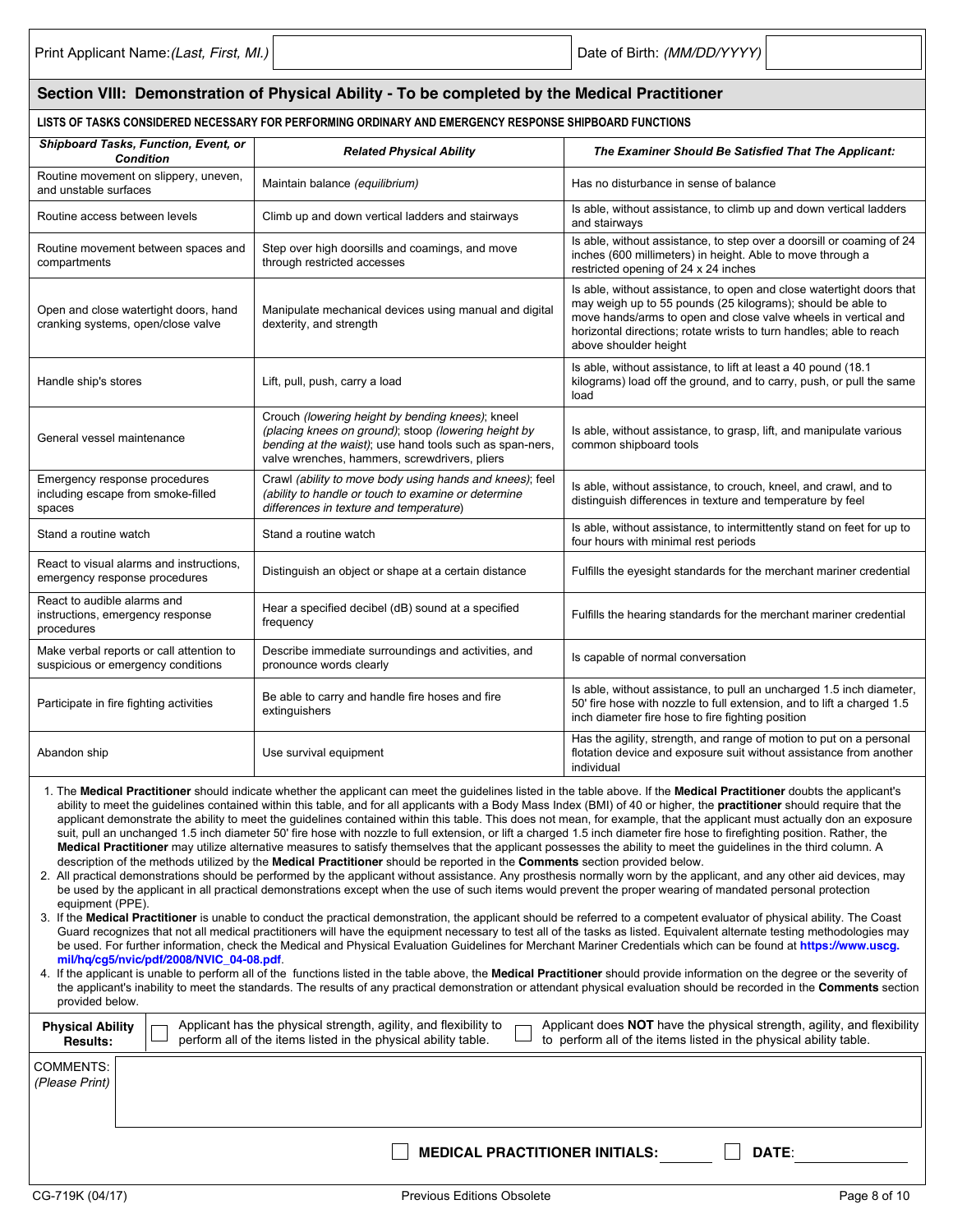| Print Applicant Name: (Last, First, MI.)                                                                                                                                                                                                                                                                                                                                                                                                                                                                                                                                                                                                                                                                                                                                                                                                                                                                                                                                             |                                                                                                                                                                                                                                                                                                                                                                                                                                                                                                                                                                 |                   |      |                       | Date of Birth: (MM/DD/YYYY) |                   |                                   |  |  |  |  |
|--------------------------------------------------------------------------------------------------------------------------------------------------------------------------------------------------------------------------------------------------------------------------------------------------------------------------------------------------------------------------------------------------------------------------------------------------------------------------------------------------------------------------------------------------------------------------------------------------------------------------------------------------------------------------------------------------------------------------------------------------------------------------------------------------------------------------------------------------------------------------------------------------------------------------------------------------------------------------------------|-----------------------------------------------------------------------------------------------------------------------------------------------------------------------------------------------------------------------------------------------------------------------------------------------------------------------------------------------------------------------------------------------------------------------------------------------------------------------------------------------------------------------------------------------------------------|-------------------|------|-----------------------|-----------------------------|-------------------|-----------------------------------|--|--|--|--|
| Section IX: Summary - To be completed by the Medical Practitioner                                                                                                                                                                                                                                                                                                                                                                                                                                                                                                                                                                                                                                                                                                                                                                                                                                                                                                                    |                                                                                                                                                                                                                                                                                                                                                                                                                                                                                                                                                                 |                   |      |                       |                             |                   |                                   |  |  |  |  |
| a. Applicant proof of identity provided:<br>No b. Certification recommendation:<br>Yes<br>Recommended<br><b>Needs Further Review</b><br>Not Recommended                                                                                                                                                                                                                                                                                                                                                                                                                                                                                                                                                                                                                                                                                                                                                                                                                              |                                                                                                                                                                                                                                                                                                                                                                                                                                                                                                                                                                 |                   |      |                       |                             |                   |                                   |  |  |  |  |
| c. Assessment: 1. Preliminary screening indicates that the applicant is not at high risk of having a condition(s) that poses a significant risk of sudden incapacita-<br>tion or debilitating complication, to include, uncontrolled obstructive sleep apnea, diabetes mellitus or coronary<br>Needs Further Review<br>No<br>Yes<br>artery disease:<br>OR,<br>2. (Entry-level, only) - To the best of my knowledge, mariner applicant is free from any medical condition likely to be aggravated by service at sea or to render the<br>seafarer unfit for such service or to endanger the health of other persons on board.<br><b>Needs Further Review</b><br>Yes<br>No                                                                                                                                                                                                                                                                                                              |                                                                                                                                                                                                                                                                                                                                                                                                                                                                                                                                                                 |                   |      |                       |                             |                   |                                   |  |  |  |  |
|                                                                                                                                                                                                                                                                                                                                                                                                                                                                                                                                                                                                                                                                                                                                                                                                                                                                                                                                                                                      |                                                                                                                                                                                                                                                                                                                                                                                                                                                                                                                                                                 |                   |      |                       |                             |                   |                                   |  |  |  |  |
| d. Discussion: Please discuss any conditions subject to further review identified in Section III(b) or any other concerns. Please print or type.                                                                                                                                                                                                                                                                                                                                                                                                                                                                                                                                                                                                                                                                                                                                                                                                                                     |                                                                                                                                                                                                                                                                                                                                                                                                                                                                                                                                                                 |                   |      |                       |                             |                   |                                   |  |  |  |  |
| e. Medical Practitioner: My signature attests, subject to criminal prosecution under 18 USC § 1001, that all information reported by me is true and<br>correct to the best of my knowledge and that I have not knowingly omitted or falsified any material information relevant to this form. My signature also attests                                                                                                                                                                                                                                                                                                                                                                                                                                                                                                                                                                                                                                                              |                                                                                                                                                                                                                                                                                                                                                                                                                                                                                                                                                                 |                   |      |                       |                             |                   |                                   |  |  |  |  |
| that I have fully evaluated all examination tests and results submitted in support of this application.                                                                                                                                                                                                                                                                                                                                                                                                                                                                                                                                                                                                                                                                                                                                                                                                                                                                              |                                                                                                                                                                                                                                                                                                                                                                                                                                                                                                                                                                 |                   |      |                       |                             |                   |                                   |  |  |  |  |
| Last Name                                                                                                                                                                                                                                                                                                                                                                                                                                                                                                                                                                                                                                                                                                                                                                                                                                                                                                                                                                            | <b>First Name</b>                                                                                                                                                                                                                                                                                                                                                                                                                                                                                                                                               |                   | M.I. | License Number        |                             |                   | State                             |  |  |  |  |
|                                                                                                                                                                                                                                                                                                                                                                                                                                                                                                                                                                                                                                                                                                                                                                                                                                                                                                                                                                                      |                                                                                                                                                                                                                                                                                                                                                                                                                                                                                                                                                                 |                   |      |                       |                             |                   |                                   |  |  |  |  |
| Signature                                                                                                                                                                                                                                                                                                                                                                                                                                                                                                                                                                                                                                                                                                                                                                                                                                                                                                                                                                            |                                                                                                                                                                                                                                                                                                                                                                                                                                                                                                                                                                 | Date (MM/DD/YYYY) |      | <b>Phone Number</b>   |                             | MD<br>DO          | PA<br>NP <sub>I</sub>             |  |  |  |  |
| <b>Office Street Address</b>                                                                                                                                                                                                                                                                                                                                                                                                                                                                                                                                                                                                                                                                                                                                                                                                                                                                                                                                                         |                                                                                                                                                                                                                                                                                                                                                                                                                                                                                                                                                                 |                   |      |                       |                             |                   |                                   |  |  |  |  |
|                                                                                                                                                                                                                                                                                                                                                                                                                                                                                                                                                                                                                                                                                                                                                                                                                                                                                                                                                                                      |                                                                                                                                                                                                                                                                                                                                                                                                                                                                                                                                                                 |                   |      |                       |                             |                   |                                   |  |  |  |  |
| City                                                                                                                                                                                                                                                                                                                                                                                                                                                                                                                                                                                                                                                                                                                                                                                                                                                                                                                                                                                 | State                                                                                                                                                                                                                                                                                                                                                                                                                                                                                                                                                           | Zip Code          |      |                       |                             |                   |                                   |  |  |  |  |
|                                                                                                                                                                                                                                                                                                                                                                                                                                                                                                                                                                                                                                                                                                                                                                                                                                                                                                                                                                                      |                                                                                                                                                                                                                                                                                                                                                                                                                                                                                                                                                                 |                   |      |                       |                             |                   | (Place office address stamp here) |  |  |  |  |
| Section X: Application Certification - To be completed by the Applicant                                                                                                                                                                                                                                                                                                                                                                                                                                                                                                                                                                                                                                                                                                                                                                                                                                                                                                              |                                                                                                                                                                                                                                                                                                                                                                                                                                                                                                                                                                 |                   |      |                       |                             |                   |                                   |  |  |  |  |
| My signature below attests, subject to prosecution under 18 USC § 1001, that all information provided by me on this form is complete and true to the best of<br>my knowledge, and I agree that it is to be considered part of the basis for issuance of any medical certificate to me. I have not knowingly omitted any<br>material information relevant to this form. I have also read and understand the Privacy Notice that accompanies this form.                                                                                                                                                                                                                                                                                                                                                                                                                                                                                                                                |                                                                                                                                                                                                                                                                                                                                                                                                                                                                                                                                                                 |                   |      |                       |                             |                   |                                   |  |  |  |  |
| <b>Signature of Applicant</b>                                                                                                                                                                                                                                                                                                                                                                                                                                                                                                                                                                                                                                                                                                                                                                                                                                                                                                                                                        |                                                                                                                                                                                                                                                                                                                                                                                                                                                                                                                                                                 |                   |      |                       |                             | Date (MM/DD/YYYY) |                                   |  |  |  |  |
|                                                                                                                                                                                                                                                                                                                                                                                                                                                                                                                                                                                                                                                                                                                                                                                                                                                                                                                                                                                      |                                                                                                                                                                                                                                                                                                                                                                                                                                                                                                                                                                 |                   |      | <b>PRIVACY NOTICE</b> |                             |                   |                                   |  |  |  |  |
| Authority: 14 U.S.C. 632; 46 U.S.C. 2103, 7101, 7302, 7502, 46 C.F.R. 10.301<br>Purpose: The information is collected by the Coast Guard to determine whether an applicant meets the regulatory standards for issuance of a U.S. Merchant<br>Mariner Credential (MMC). The Coast Guard evaluates an applicant's qualifications to determine compliance with the national and international requirements for<br>issuance of the MMC, any endorsement within the MMC, and medical certificate.<br>Routine Uses: The information is used by authorized Coast Guard personnel who have a need for the record to determine whether an applicant is a safe and<br>suitable person and qualifies for the MMC, any endorsement within the MMC, and medical certificate. In addition, the Coast Guard uses this information to<br>maintain and update records of merchant mariner documentation transactions. The information will not be shared outside of DHS except in accordance with the |                                                                                                                                                                                                                                                                                                                                                                                                                                                                                                                                                                 |                   |      |                       |                             |                   |                                   |  |  |  |  |
| provisions of DHS/USCG-030 Merchant Seamen's Records System of Records, 74 FR 30308 (June 25, 2009).<br>Disclosure: Furnishing this information (including your SSN) is voluntary; however, failure to furnish the requested information may result in the non-issuance                                                                                                                                                                                                                                                                                                                                                                                                                                                                                                                                                                                                                                                                                                              |                                                                                                                                                                                                                                                                                                                                                                                                                                                                                                                                                                 |                   |      |                       |                             |                   |                                   |  |  |  |  |
| Washington, D.C., 20593-7509.                                                                                                                                                                                                                                                                                                                                                                                                                                                                                                                                                                                                                                                                                                                                                                                                                                                                                                                                                        | of the MMC, any endorsement within the MMC, and medical certificate.<br>An agency may not conduct or sponsor, and a person is not required to respond to a collection of information unless it displays a valid OMB control number.<br>The United States Coast Guard estimates that the average burden for this form is 18 minutes. You may submit any comments concerning the accuracy of this<br>burden or any suggestions for reducing the burden to the Chief, Office of Merchant Mariner Credentialing, 2703 Martin Luther King, Jr. Ave, S.E., STOP 7509, |                   |      |                       |                             |                   |                                   |  |  |  |  |